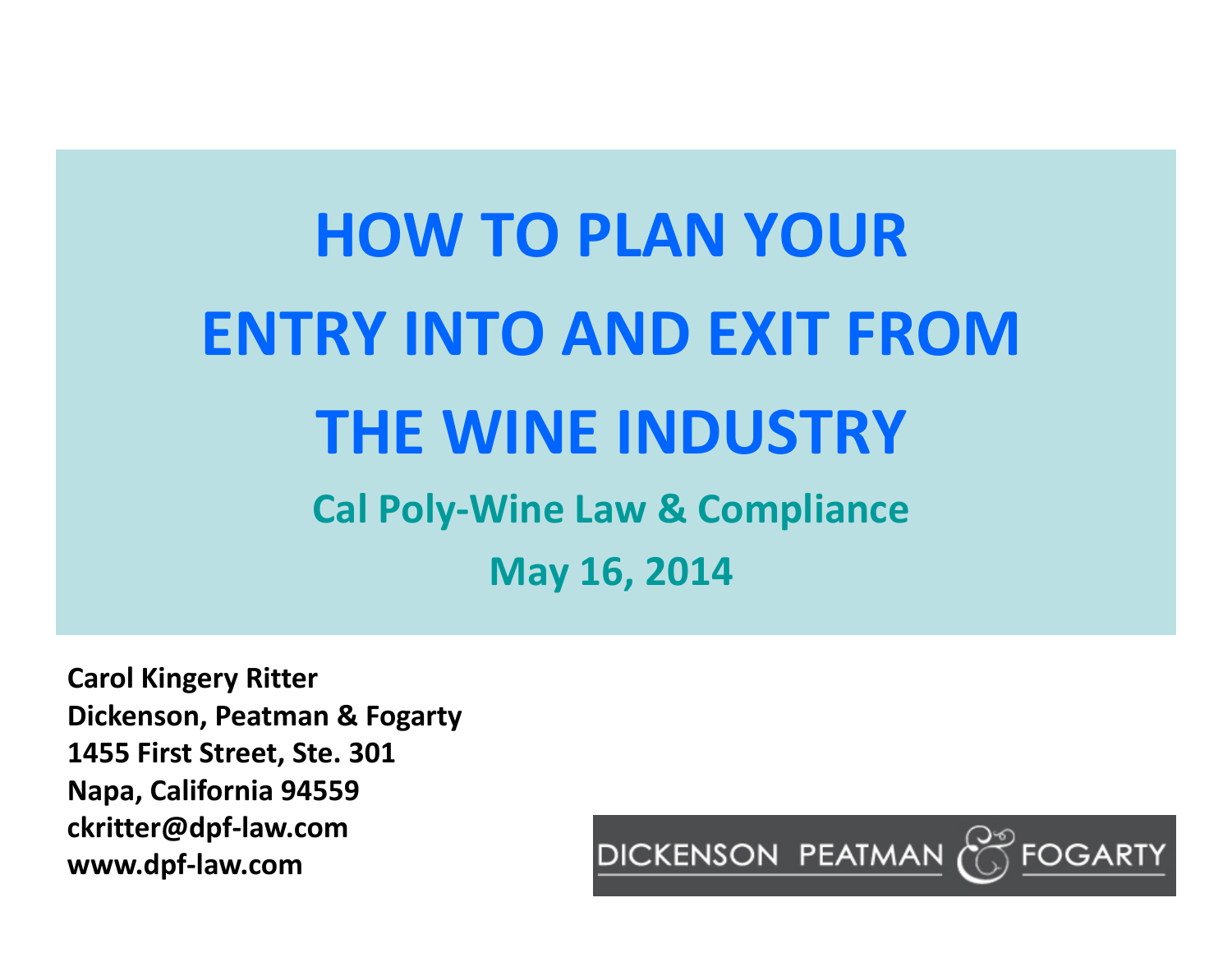# **GUIDING PRINCIPLES**

•**Identify your wine business assets and how you intend to increase their value?**

•**What is your source of funds for acquisition and operation?**

•**What is your exit strategy?**

•**Do your legal structure and legal documents support your business plan?**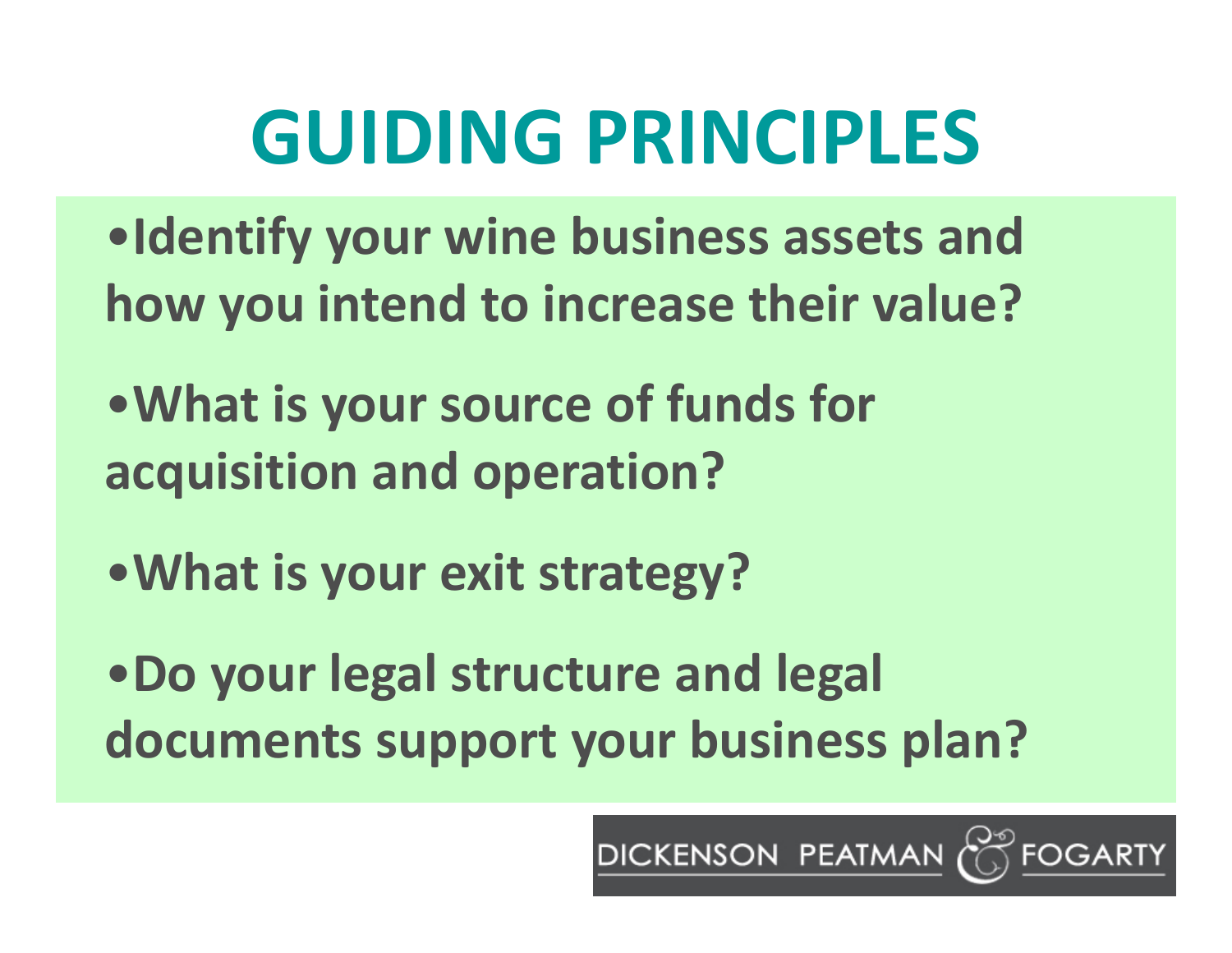# **WINE BUSINESS MODELS**

- •**Brick and mortar wineries**
- •**Ownership or control of grape sources and production through AP or custom crush**
- •**Third party marketer and brand owner**

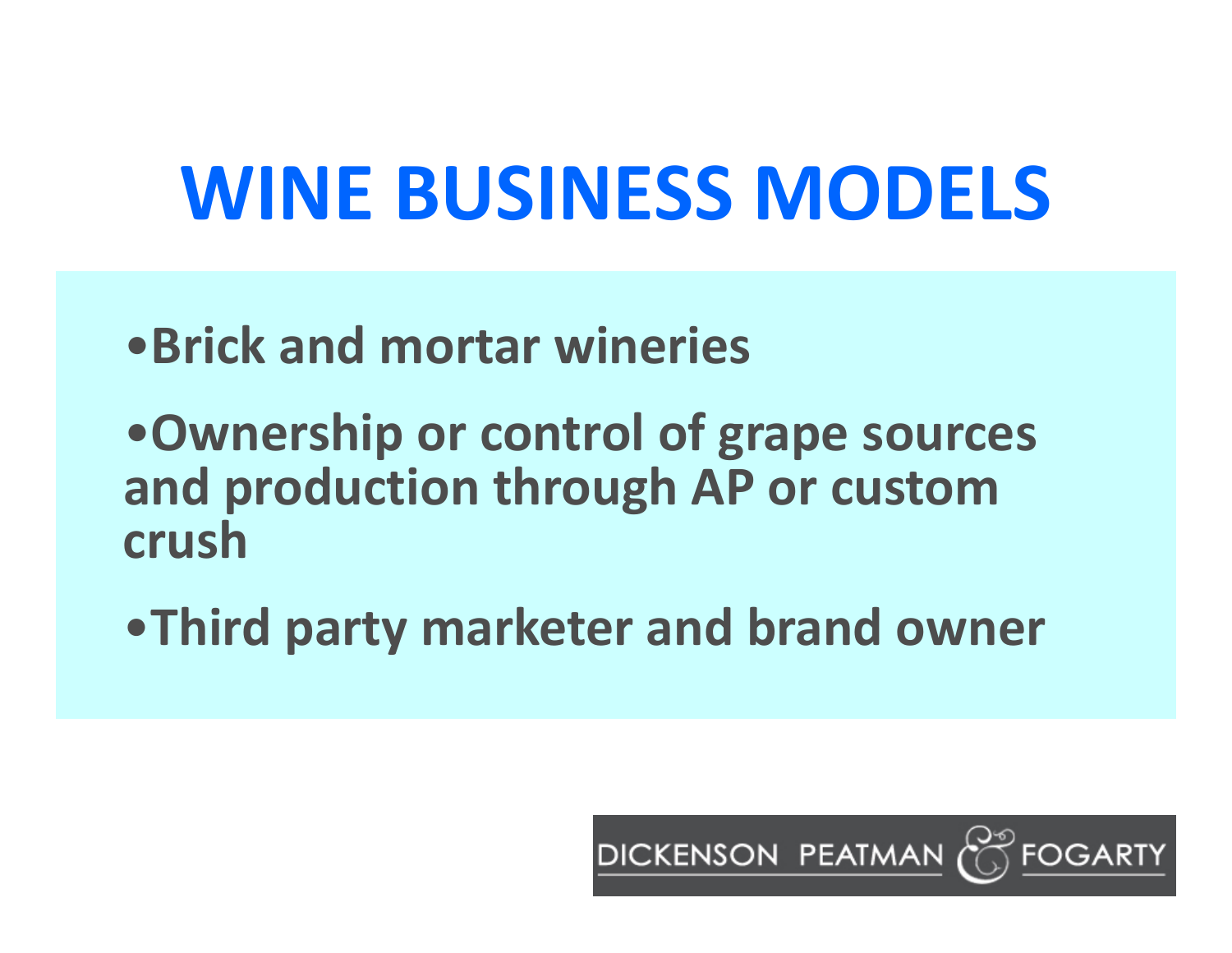# **HIGHLY REGULATED ACTIVITIES**

•**Production and sale of alcohol beverages are regulated at the federal, state and local levels.**

•**Sale of securities are regulated at the federal and state levels.**

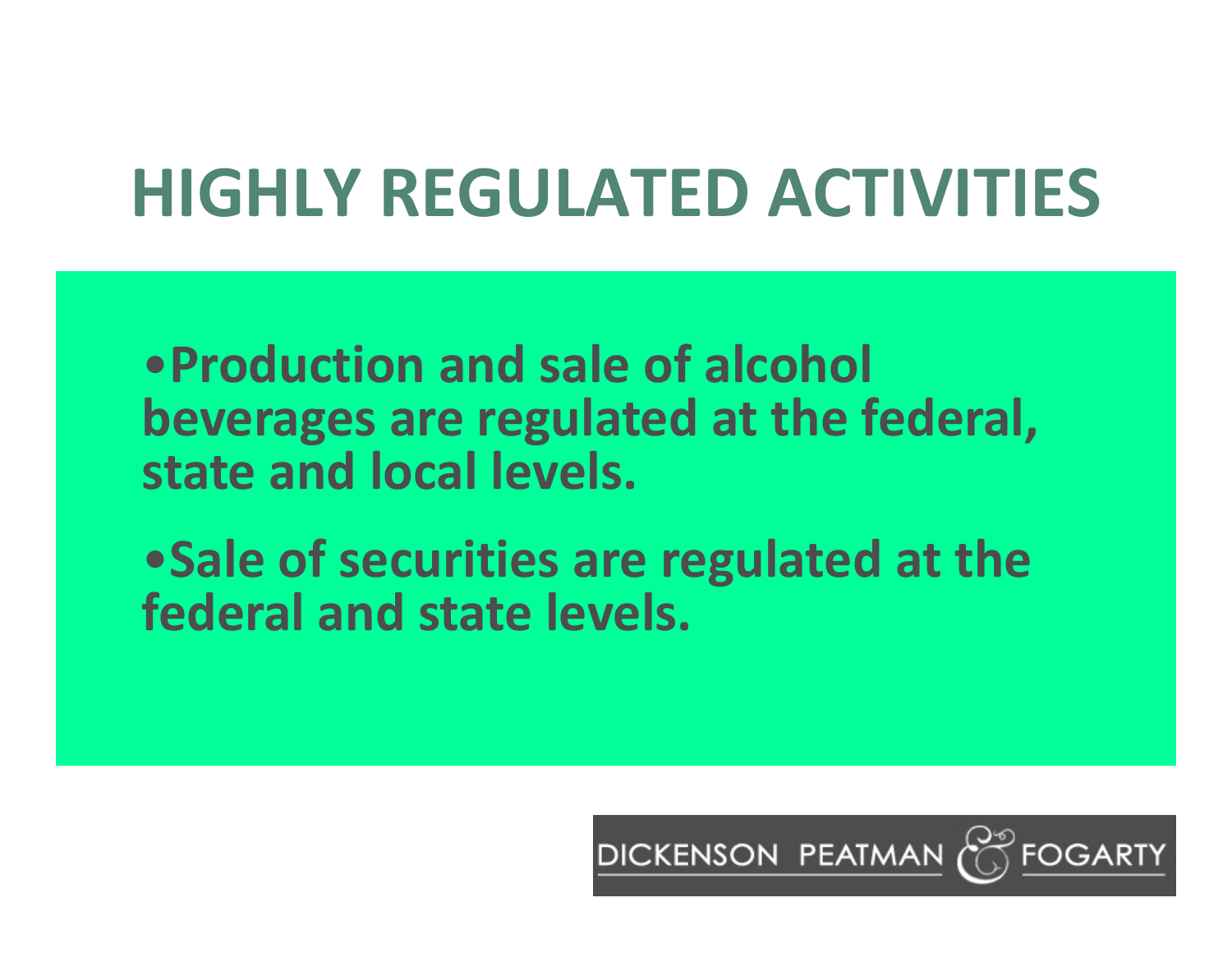### **BRICK AND MORTAR WINERY LICENSING**

### **FEDERAL REGULATION**

- A. A producer, processor or warehouser of wine must obtain a Federal Basic Permit and wine bond before starting business.
- B. Investigation conducted by TTB investigator:
	- 1. Source of funds;
	- 2. Hidden ownership;
	- 3. Tied House;

I.

- 4. Protection of tax revenue.
- C. After qualification and approval:
	- 1.Reporting;
	- 2.COLA applications.
- D. The time needed to complete permitting must be considered in structuring a transaction.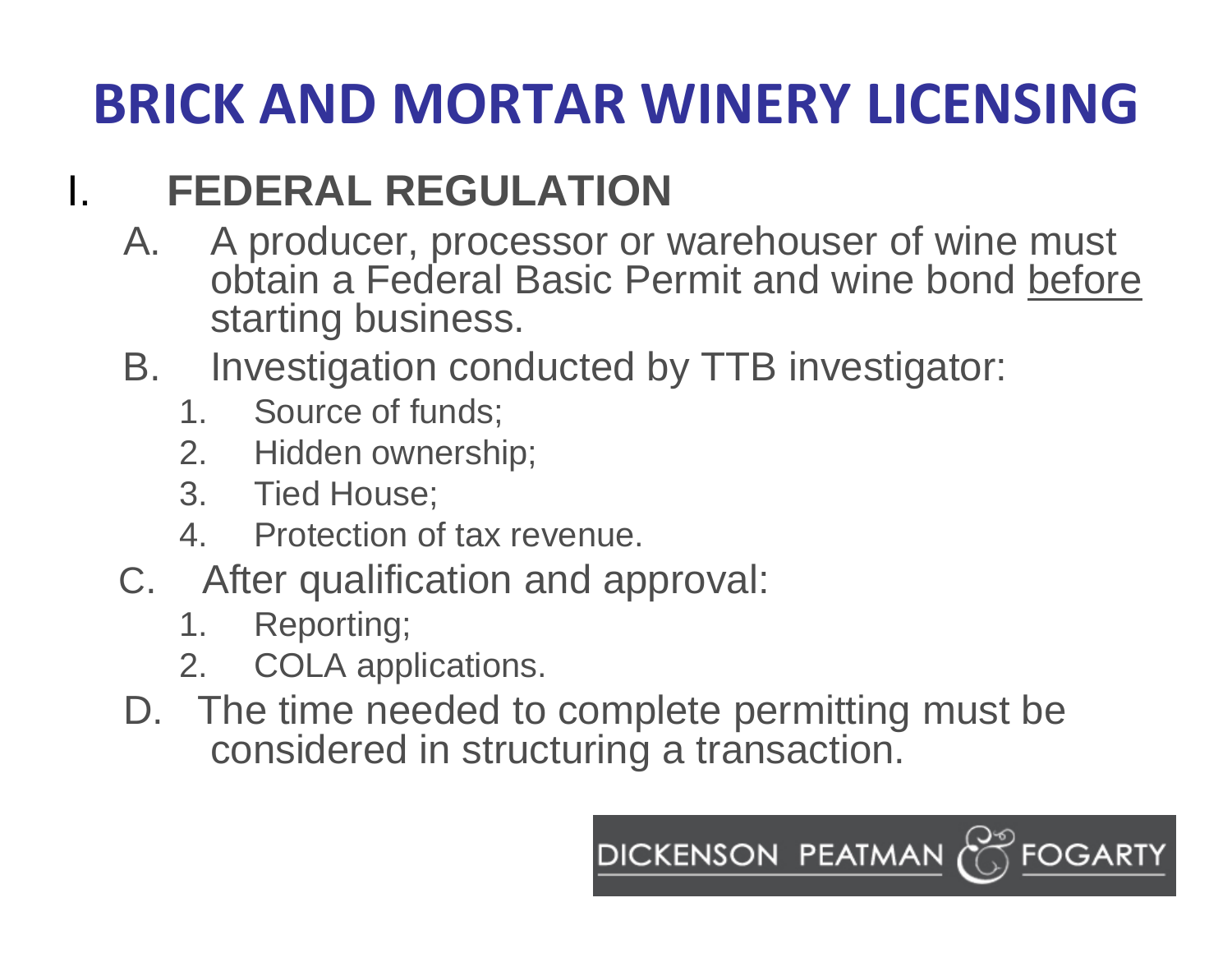# **BRICK AND MORTAR WINERY LICENSING**

#### **II.STATE OF CALIFORNIA REGULATION**

- A. Administered by Department of Alcoholic Beverage Control ("ABC") implementing and enforcing the California Alcoholic Beverage Control Act ("ABC Act").
- B. Type 02 Winegrower License (Bus & Prof. Code §§23356, 23358) Privileges:
	- 1.Produce and sell wine;
	- 2.Conduct wine tastings on or off premises;
	- 3. Sell direct to consumers for off premises use;
	- 4. Sell alcohol beverages not produced by licensee for on premises consumption.
- C. Additional Steps:
	- 1.Post security deposit with State Board of Equalization;
	- 2.Establish permitting by local jurisdiction;
	- 3. Provide copy of TTB basic permit;
	- 4.Register as Processor with Department of Food and Agriculture.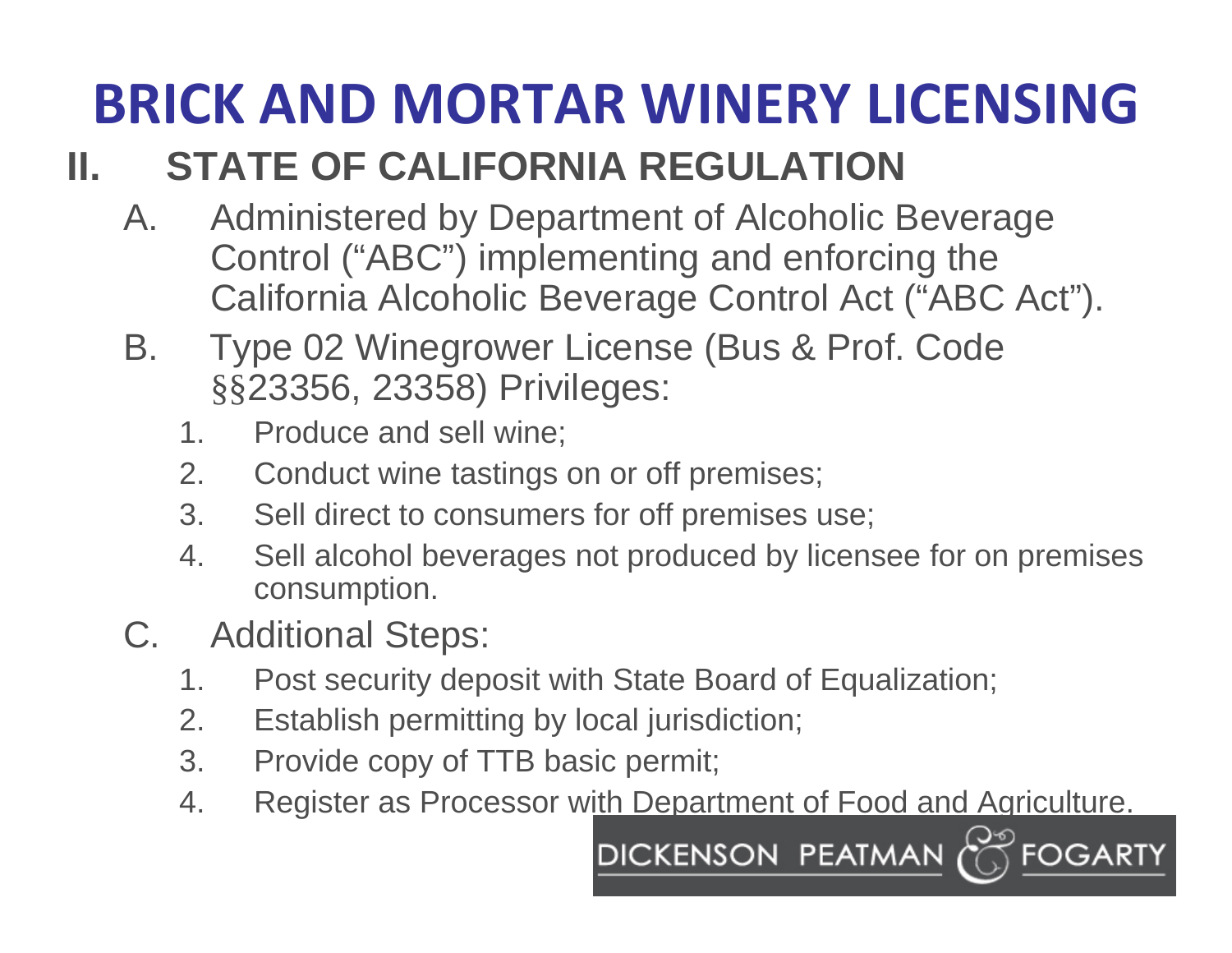### **BRICK AND MORTAR WINERY LICENSING**

### **III.LOCAL REGULATION**

- A.Varies County-to-County (e.g. Napa WDO).
- B. Buyer Due Diligence:
	- 1. General Plan and Zoning (permitted use, minimum parcel size);
	- 2. Property conditions (access, development potential);
	- 3. Production limitations (water, wastewater);
	- 4.Marketing restrictions (trips, turn lanes, events).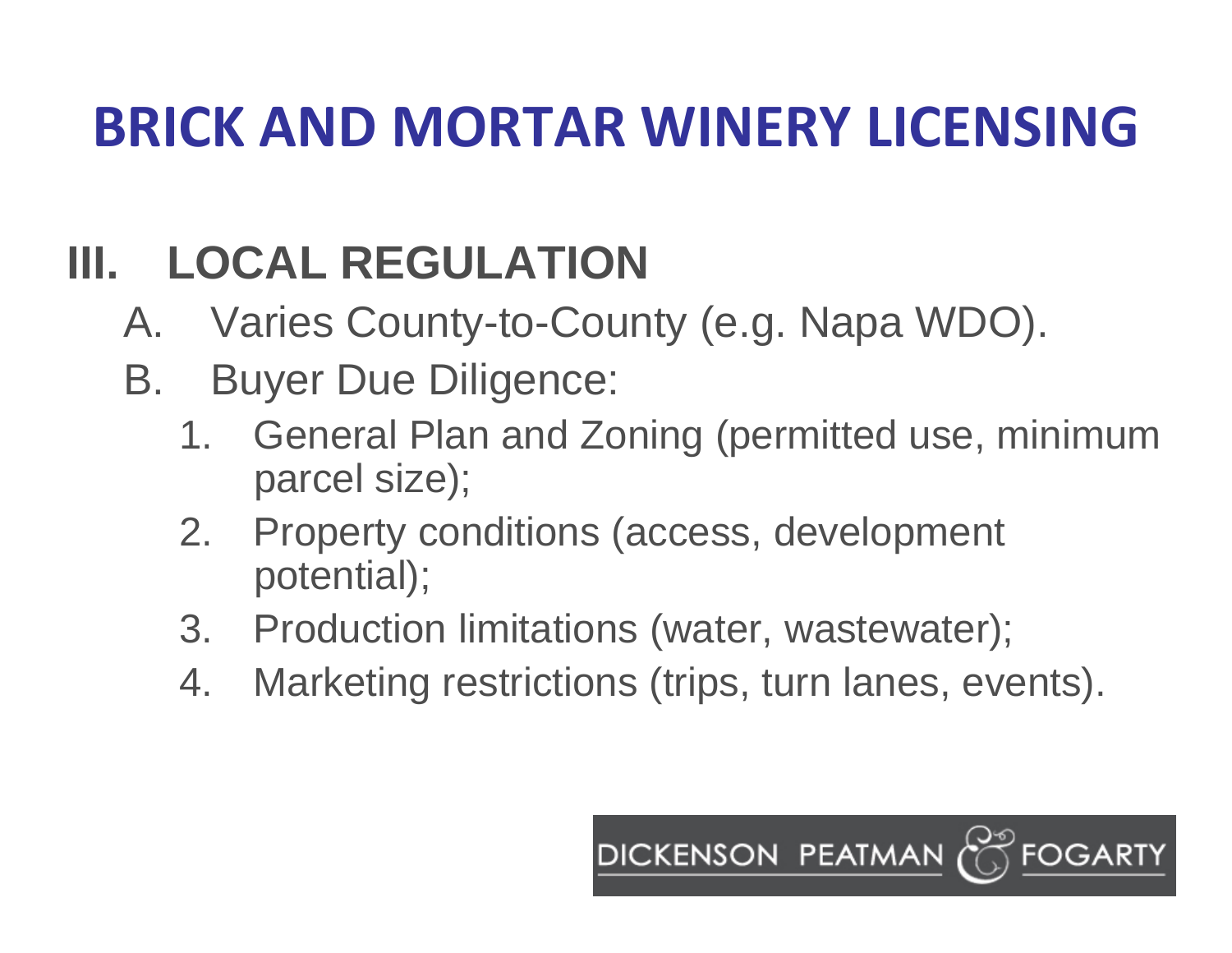# **CASE STUDIES Buying Winery and Vineyard Property**

#### **I.DOUBLE TRACK VINEYARDS**

- ‐ **Double track due diligence:**
	- **(i) business assets (intellectual property, inventory, assumption of contracts); and**
	- **(ii) real property (vineyards, winery, warehouses, water, wastewater).**

- ‐**Seller operated business to flip it.**
- ‐ **Grape supply critical to business plan‐ GPAs all uniform.**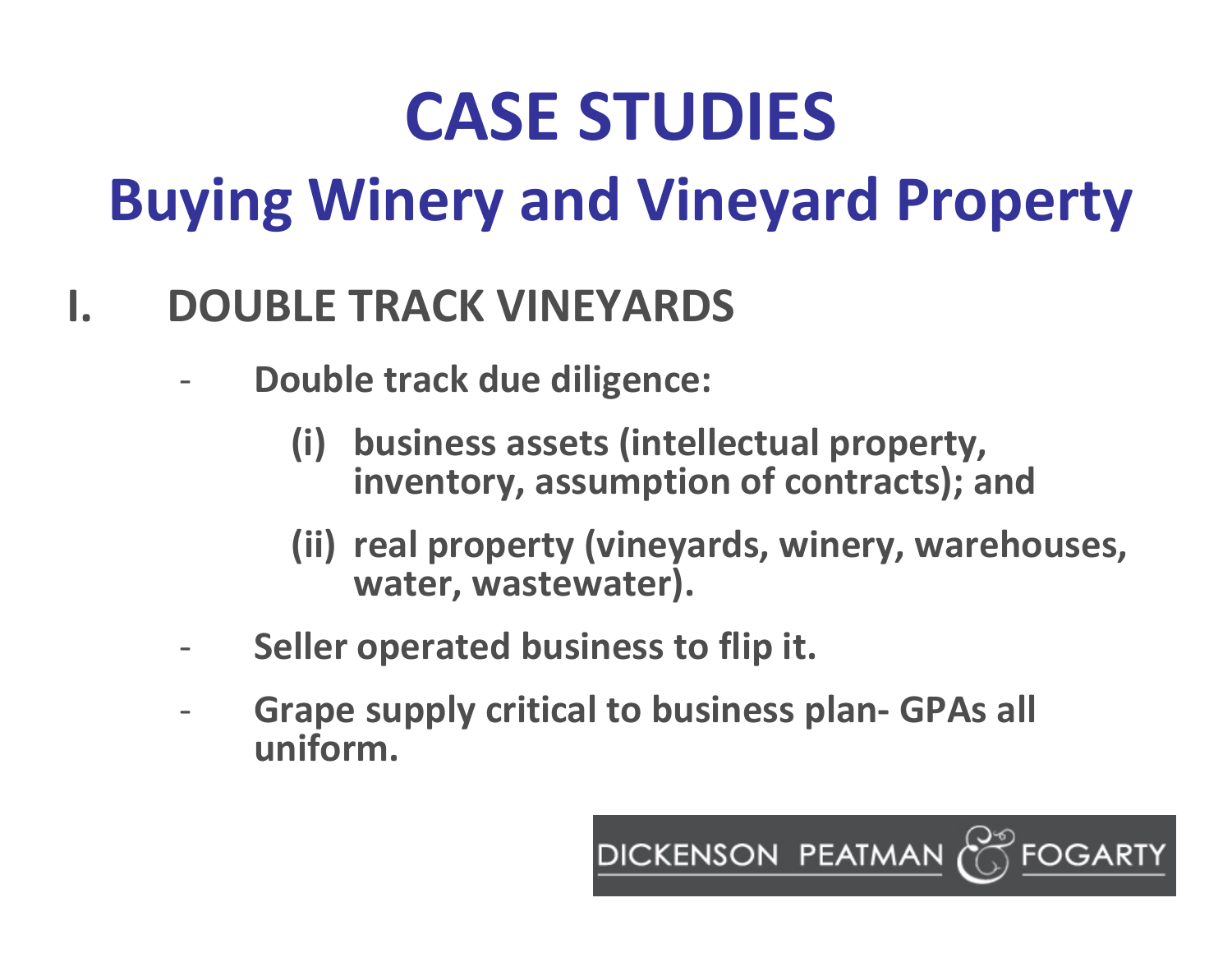

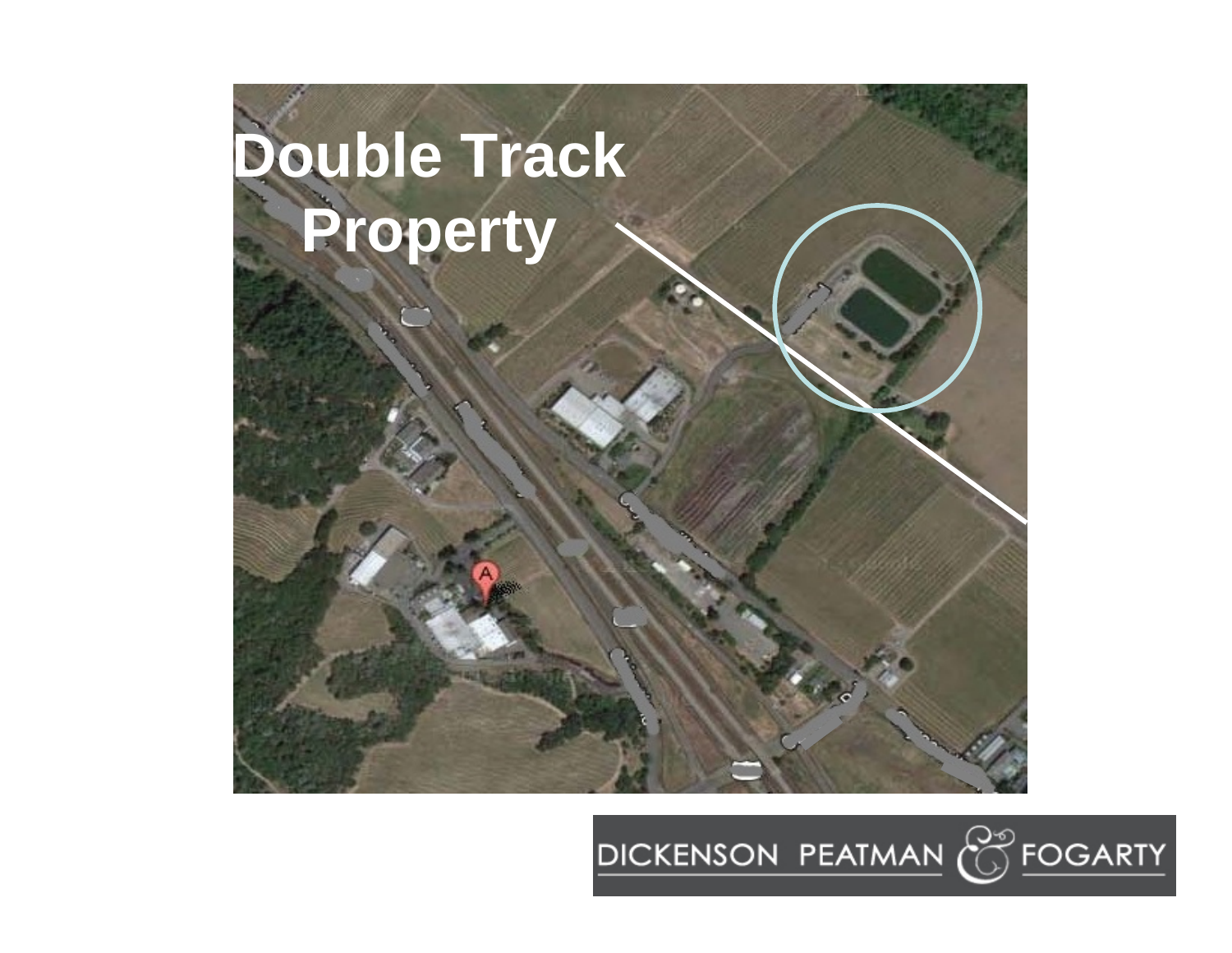# **CASE STUDIES**

## **Buying Winery and Vineyard Property**

#### **II.DM FAMILY WINERY AND VINEYARDS**

**‐Purchase of real property with winery, vineyard, residence and shared water diversion and storage system.**

**DICKENSON PEATMAN** 

**‐Seller was not prepared to sell the property.**

- **‐Deferred maintenance.**
- **‐Hobby winery/ second home sellers.**
- **‐Increase in cost of transaction.**
- **‐Renegotiation of purchase price.**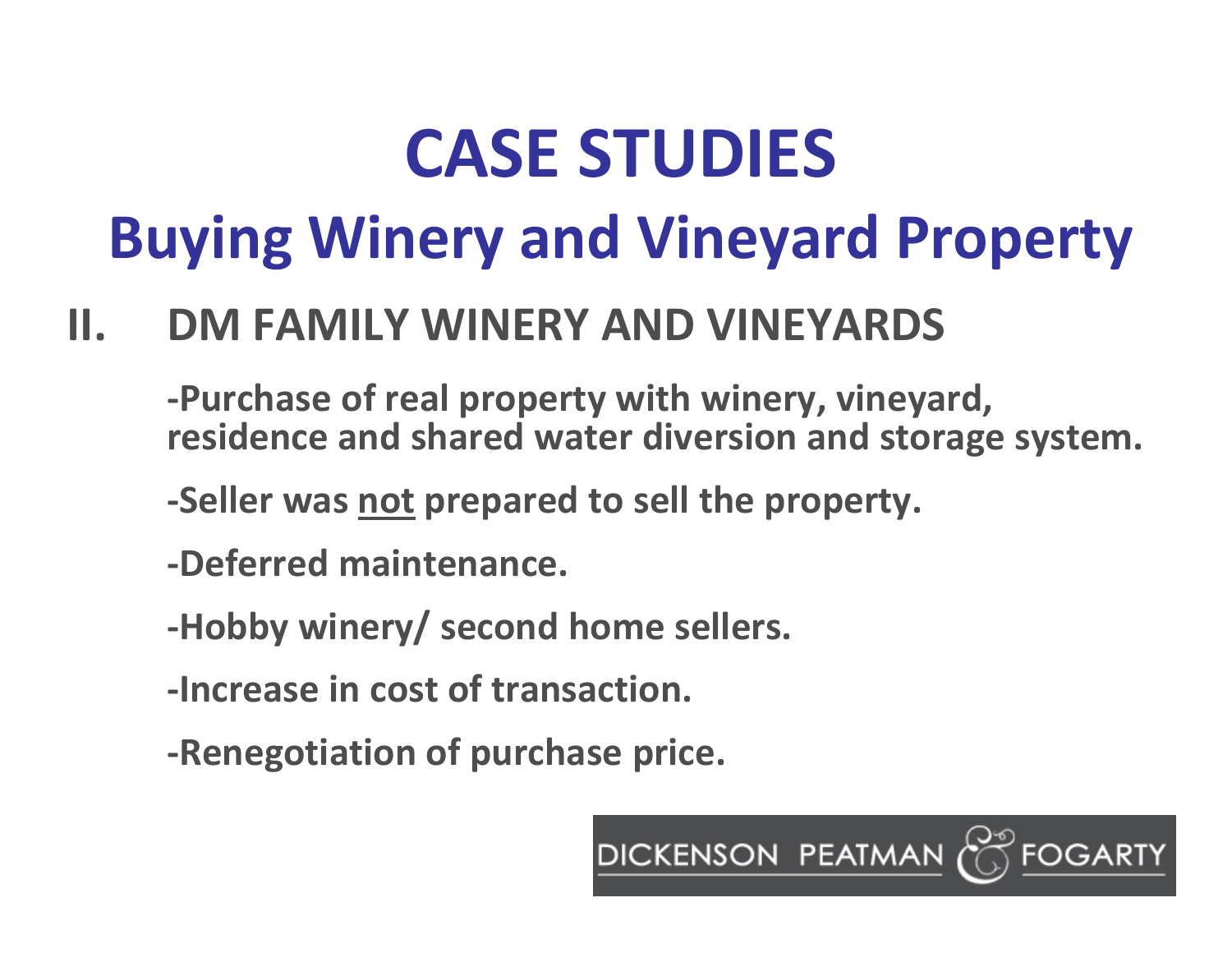# **CASE STUDIES Selling Winery and Vineyard Property**

### **I.MOONSHADOW CELLARS**



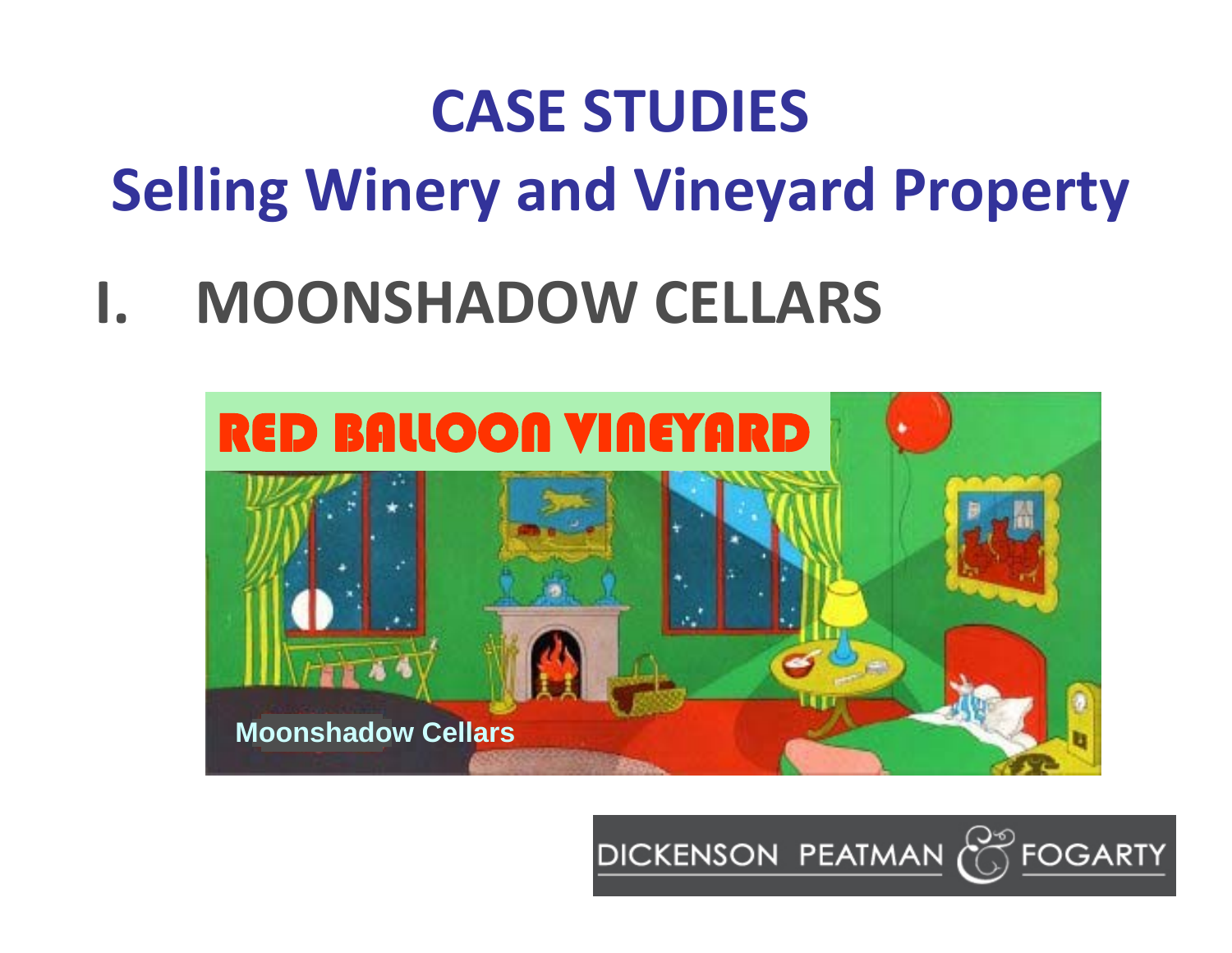## **LEGAL ISSUES PRESENTED**

- **I. Moonshadow Cellars Builds RED BALLON VINEYARD Brand**
	- **A. Vineyard Designation (27 C.F.R. § 4.39(m))**

At least 95% of the wine must be produced from grapes grown on the named vineyard.

- Who owns the vineyard name?
- •Is the name <sup>a</sup> registered trademark?
- •Have the parties negotiated <sup>a</sup> license agreement?
- $\bullet$ Who capitalizes on development of goodwill in vineyard name?
- •What are the post-termination name rights?

### **B. Grape Supply Secured Through "evergreen" GPA**

"The initial term of this Agreement shall commence January 1, 1990 and continue until December 31, 2000. If this Agreement is terminated by either party during the initial term of January 1, 1990 through December 31, 2000, the term will end on December 31, 2005. This Agreement shall continue in full force and effect for each additional harvest thereafter, on <sup>a</sup> rolling five year basis, unless terminated on or before December 1 of the year prior to each successive five year period."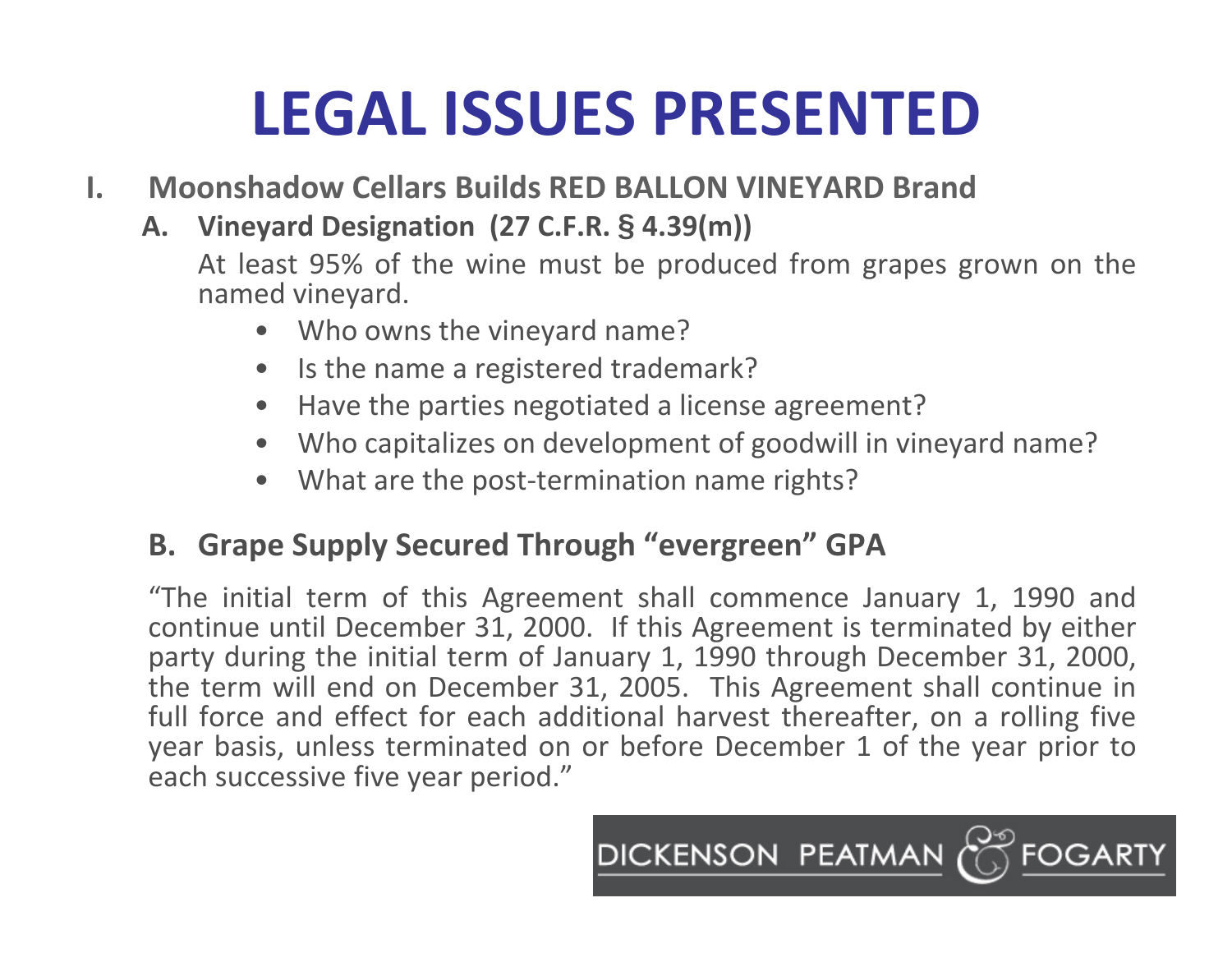## **CUSTOM CRUSH MODEL**

#### **I.CUSTOM CRUSH**

- •**Brand owner (Client) is <sup>a</sup> wholesaler, not <sup>a</sup> bonded winery.**
- •**Host Winery conducts all winemaking operations.**
- •**Client relies on production permit and bond of the Host Winery.**
- • **Client holds Federal Wholesaler's Basic Permit and California 17, 09, 20.**

- **II. OBLIGATIONS OF HOST WINERY**
	- •**Make wine.**
	- •**Obtain COLAs.**
	- •**Pay the wine tax.**
- **III. OBLIGATIONS OF CUSTOM CRUSH CLIENT**
	- $\bullet$ **Provide winemaking specifications.**
	- •**Sell wine wholesale.**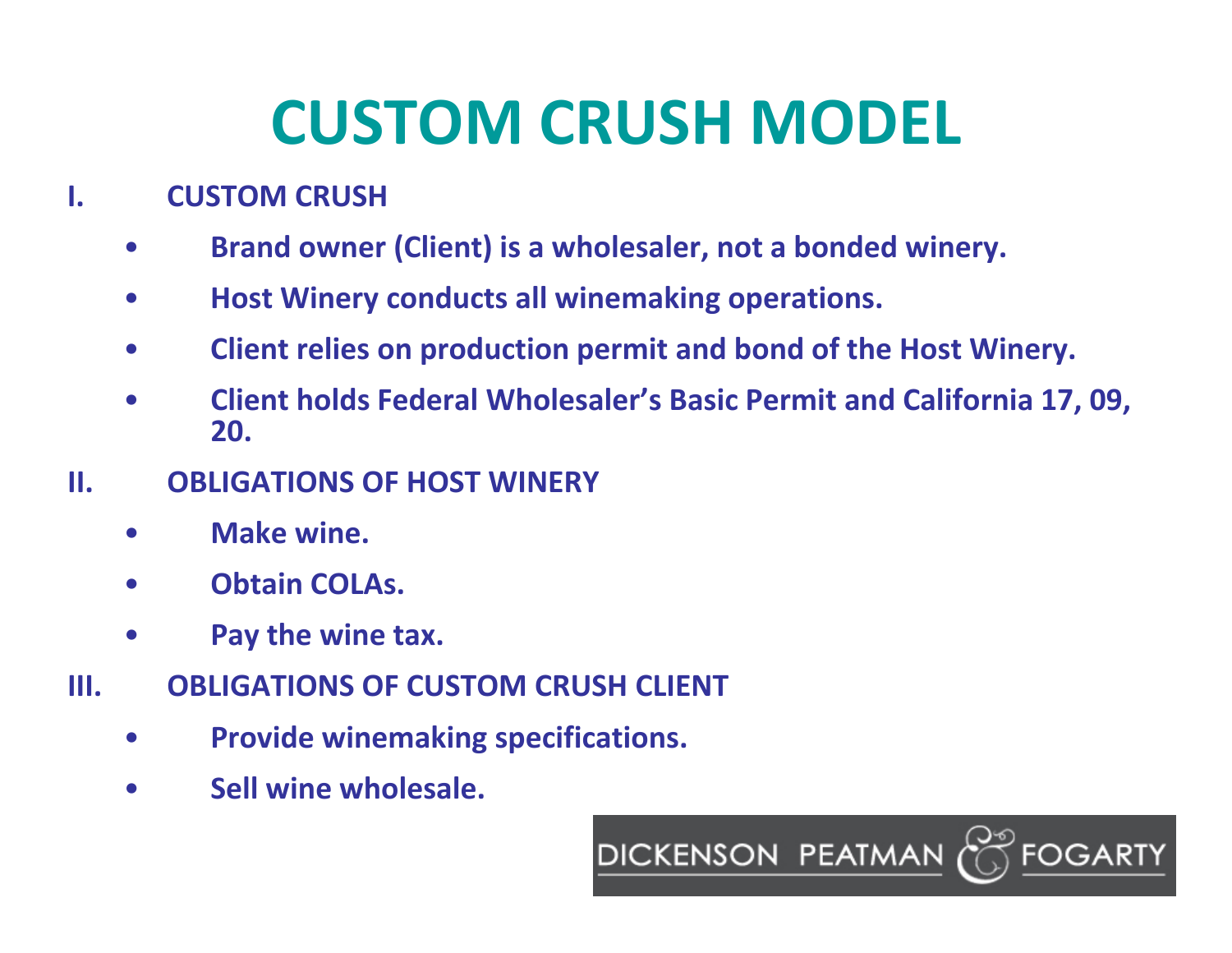## **CUSTOM CRUSH MODEL**

#### **I.ADVANTAGES**

- •**Low cost of entry.**
- • **No reporting responsibilities to TTB and no direct payment of taxes.**
- •**Business resources available for marketing focus.**
- $\bullet$ **Portability of business.**
- **II. DISADVANTAGES**
	- •**No control over winemaking process, no right to produce wine.**
	- $\bullet$  **Restricted rights to sell direct to consumer in other states compared to holder of 02 Winegrower License.**
	- •**No winetastings; no tasting rooms.**
	- $\bullet$  **No ability to apply for label approval and labels cannot use the word "winery".**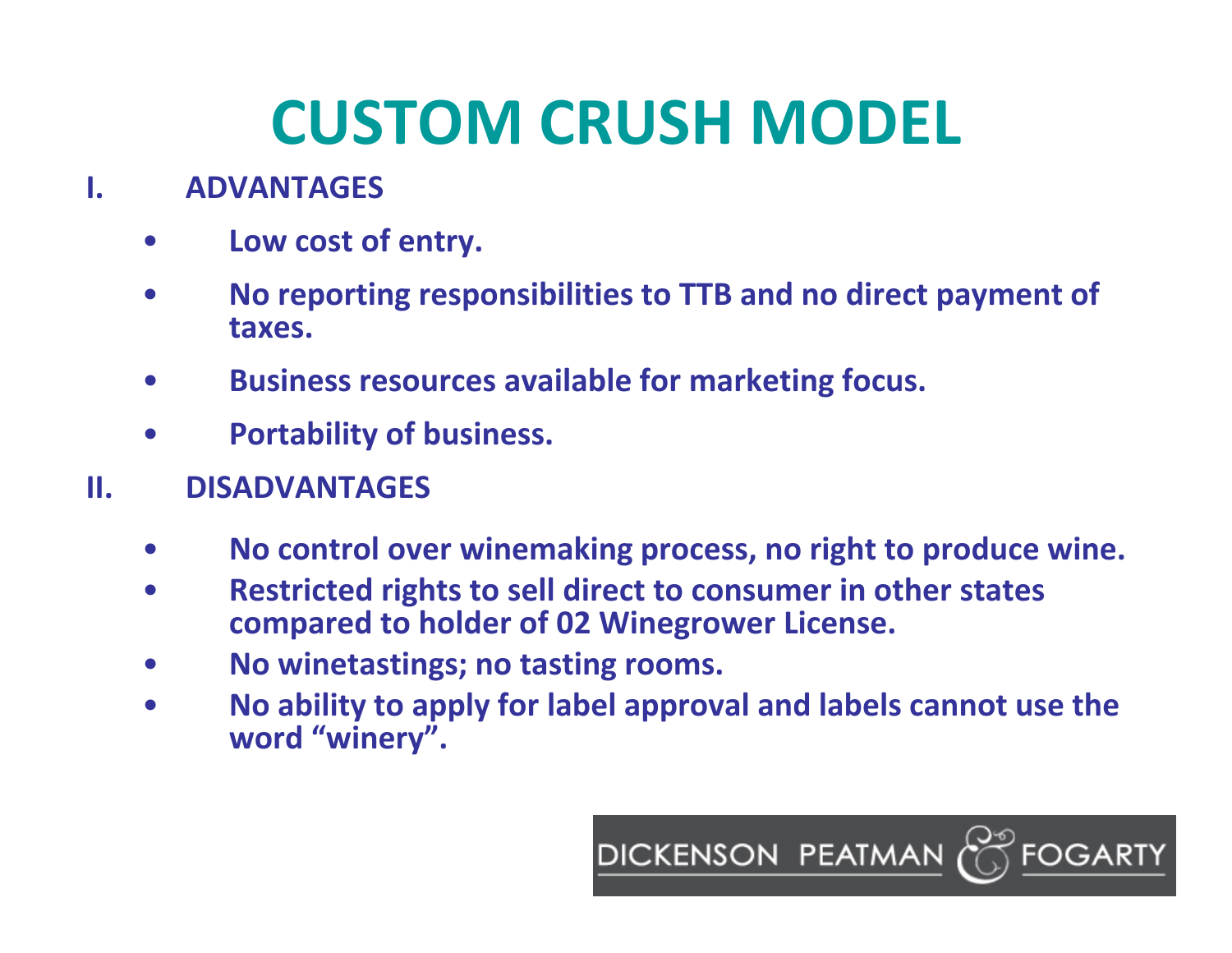### **ALTERNATING PROPRIETOR MODEL**

#### **I.ALTERNATING PROPRIETOR**

- •**AP is <sup>a</sup> bonded winery operating within <sup>a</sup> "host winery" facility.**
- •**AP must maintain control over all licensed activities.**
- •**AP maintains title to grapes and wine throughout processing.**
- **II. ADVANTAGES**
	- •**Total control over winemaking process.**
	- •**Type 02 Winegrower License privileges.**
	- •**Small Domestic Producer's Wine Tax Credit.**
- **III. DISADVANTAGES**
	- •**TTB Scrutiny of AP Arrangements (***see* **TTB Industry Circular No. 2008‐4).**
	- •**Possible tax avoidance if AP misused.**
	- •**Does the AP have the required control over licensed activities.**
	- •**Suitability of the premises for alternation.**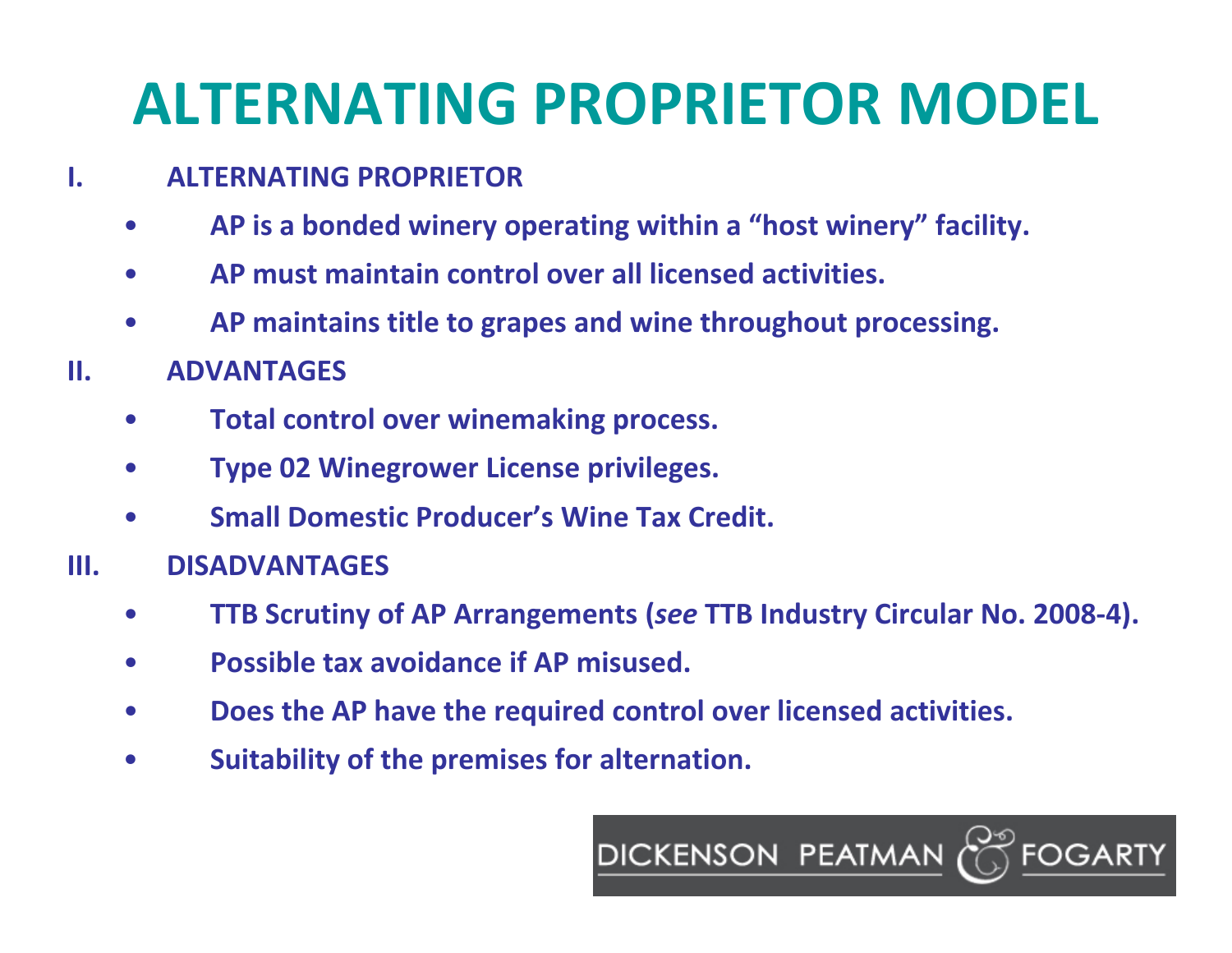# **CASE STUDIES Custom Crush to Alternating Proprietor**

### I. GRANT FAMILY WINES



•Winemaker cuts his teeth at Turley, PlumpJack, Corizon and Mondavi.

•Works on his own wine project at employer's winery as custom crush.

•Low cost, easy integration to AP model and direct to consumer push at Tiburon tasting room.

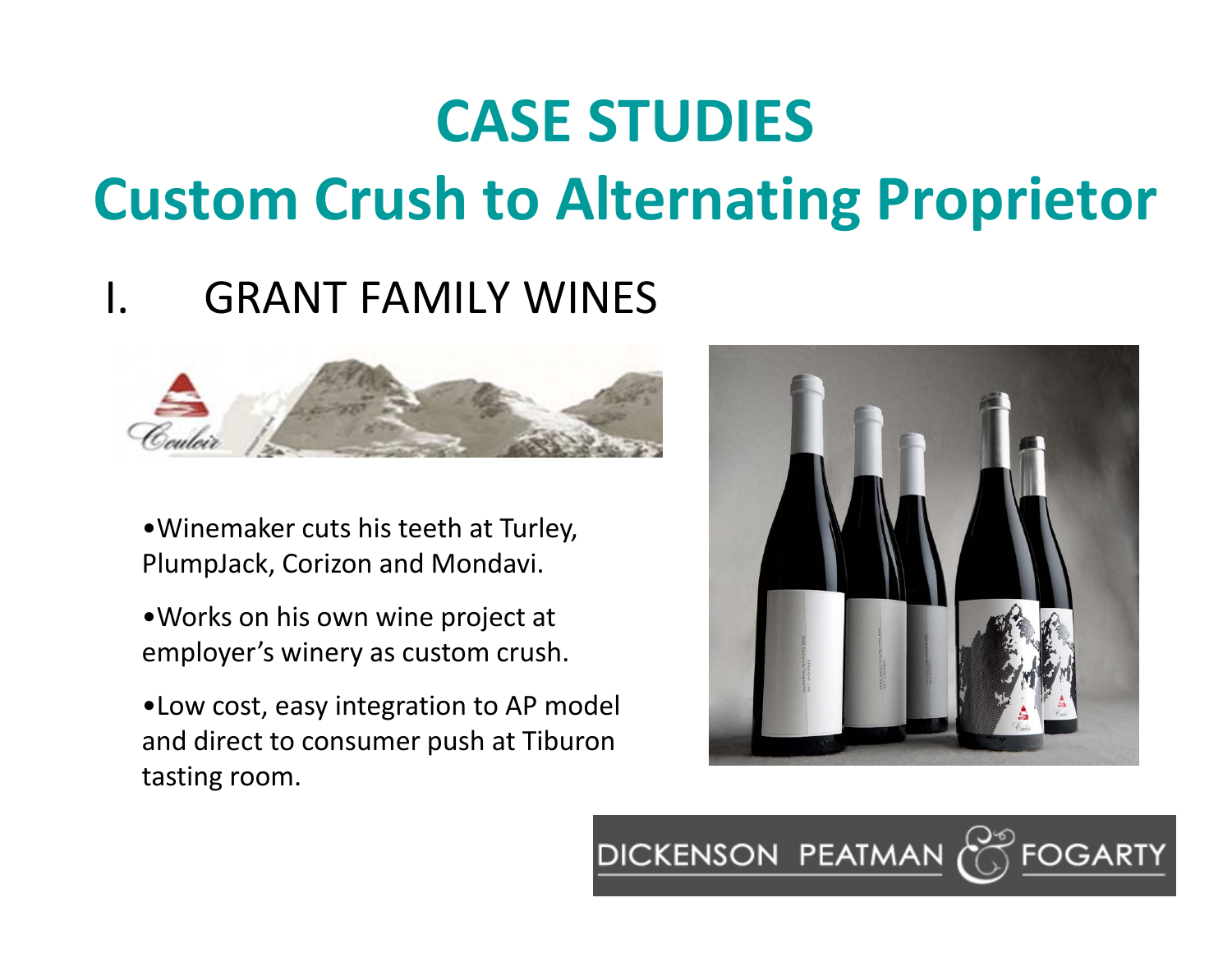# **CASE STUDIES Custom Crush**





•No. 27 of Top 30 Producers of 2013.

•No ownership of real property.

DICKENSON PEATMAN

•Brand built on bulk market wine, now grape supply largely secured through GPAs.

**FOGARTY**